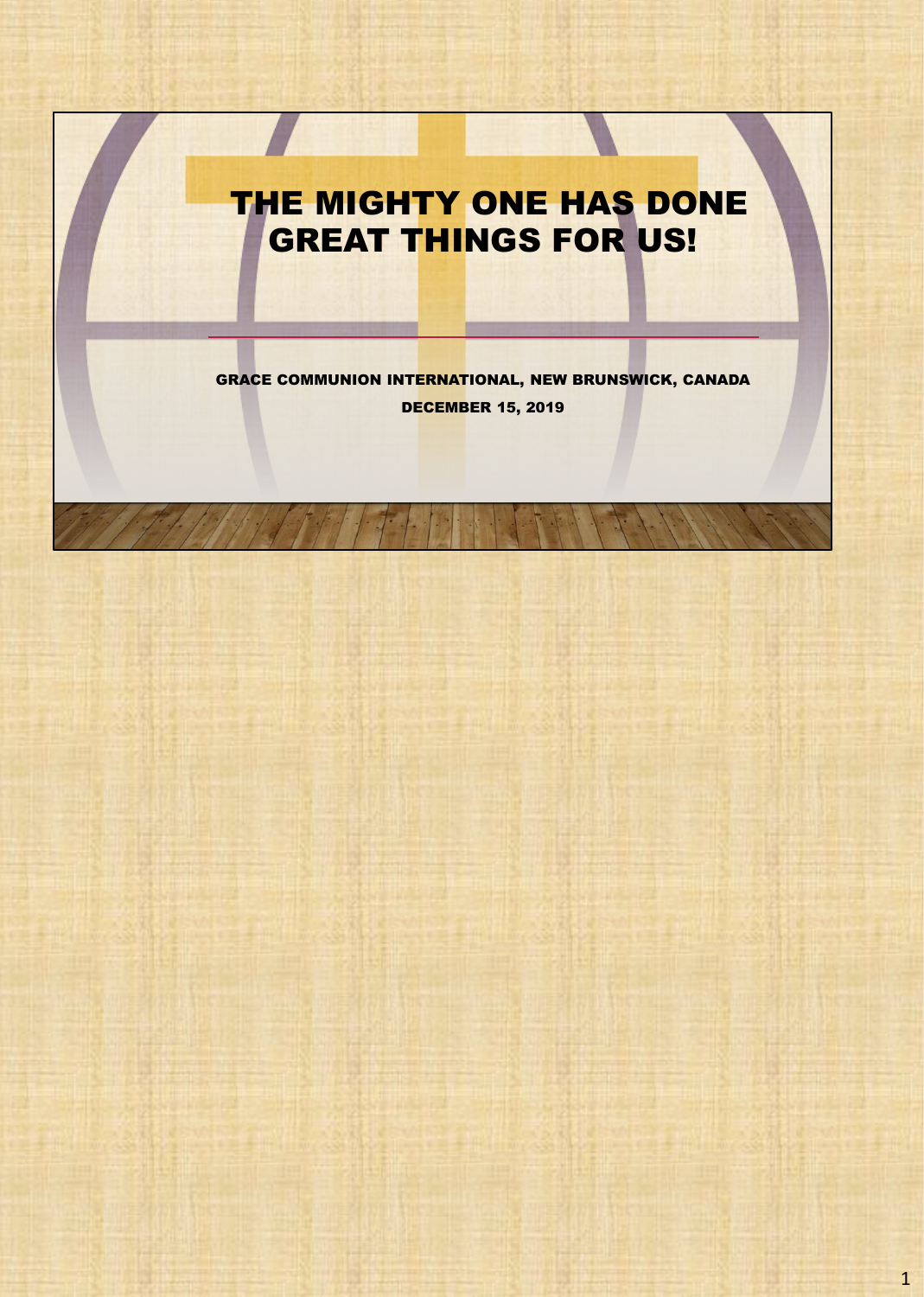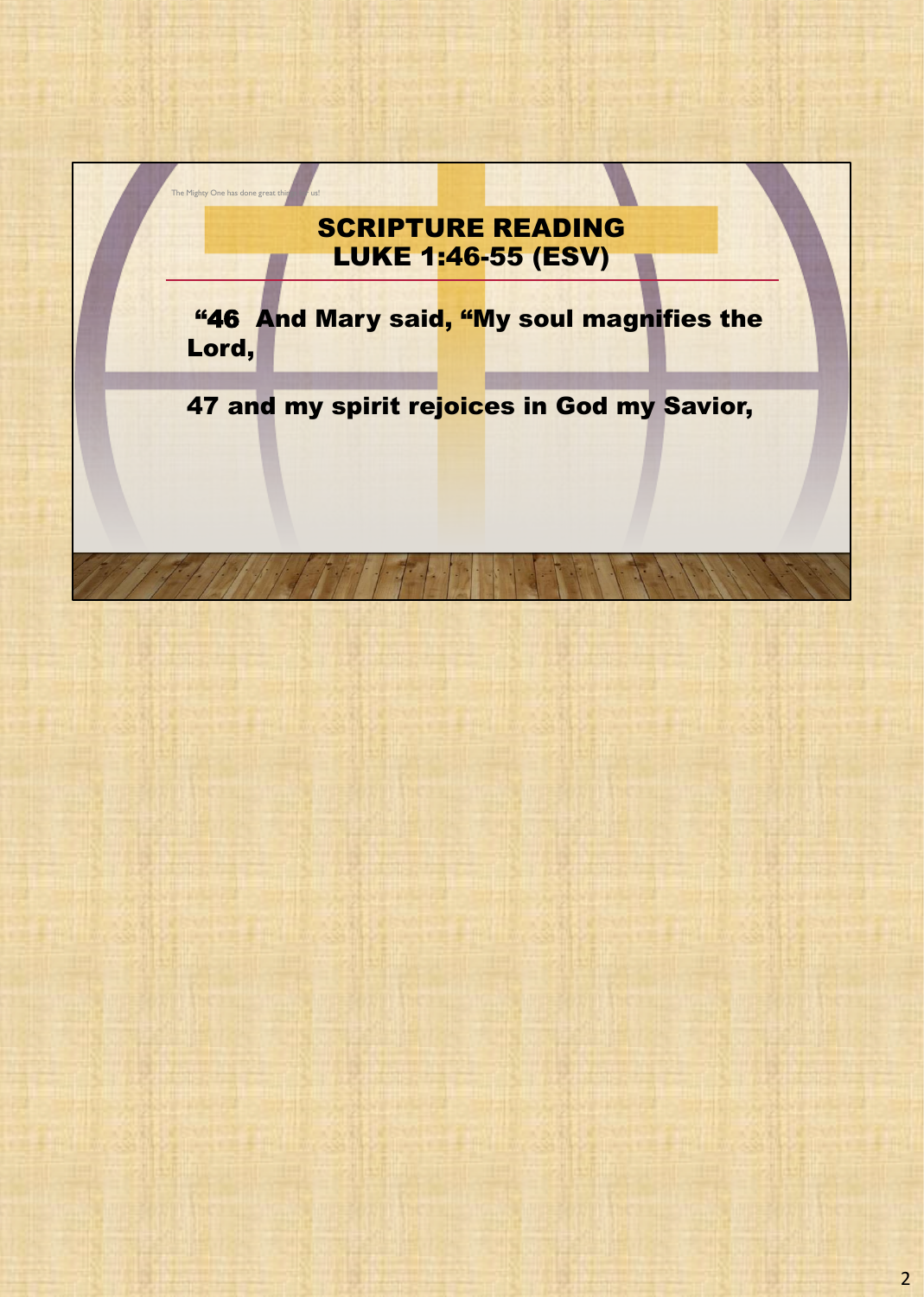48 For he has looked on the humble estate of his servant. For behold, from now on all generations will call me blessed;

The Mighty One has done great things  $\begin{array}{|c|c|}\n\hline\n\end{array}$ 

49 for he who is mighty has done great things for me, and holy is his name.

50 And his mercy is for those who fear him from generation to generation.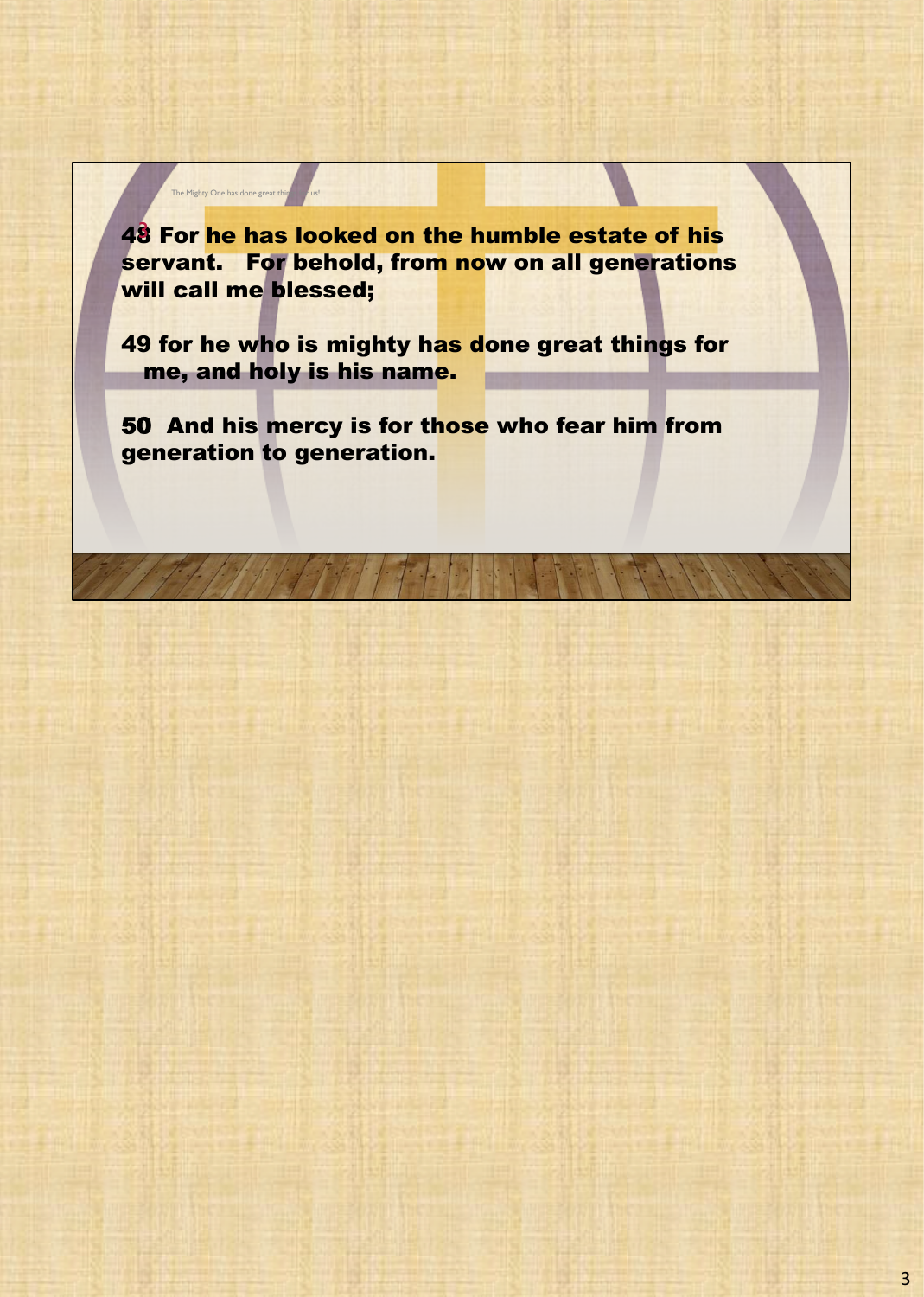51 He has shown strength with his arm; he has scattered the proud in the thoughts of their hearts; 4

52 he has brought down the mighty from their thrones and exalted those of humble estate;

The Mighty One has done great thi

53 he has filled the hungry with good things, and the rich he has sent empty away.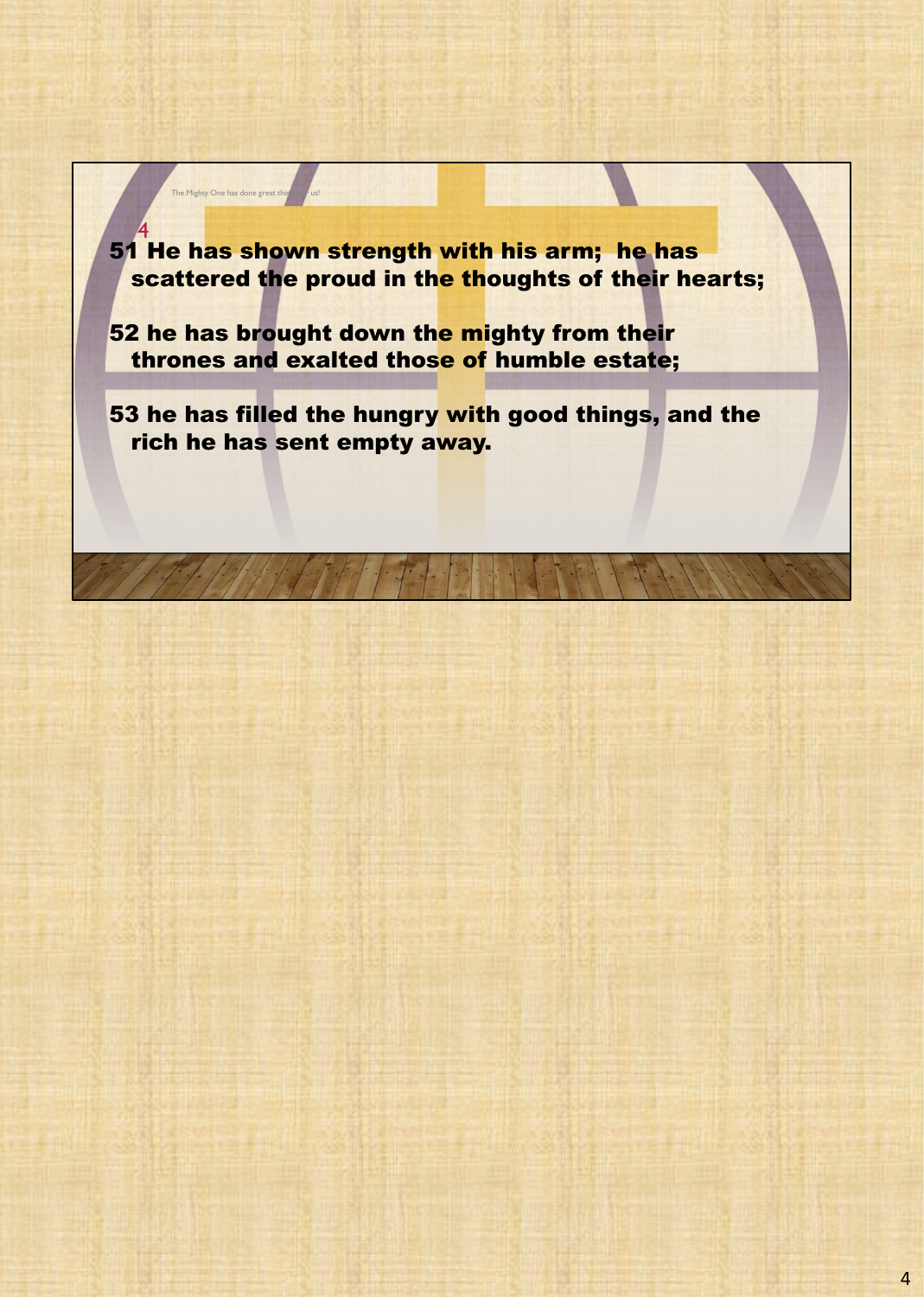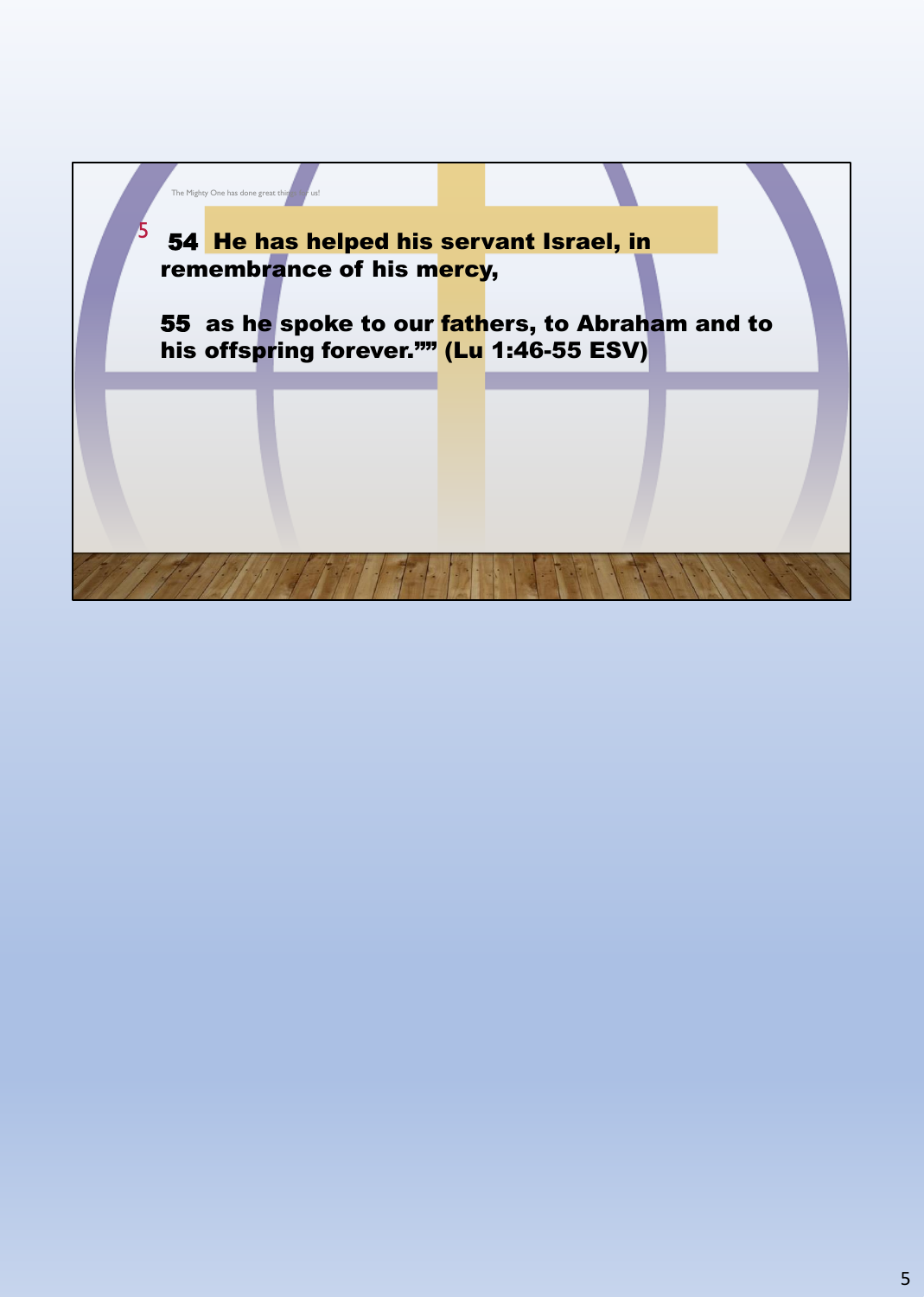

During today's sermon, we are going to consider how humbly Jesus came to this world and how humbly he continued to live in this world until his glorification after his resurrection and ascension.

The nation of Israel, chosen by God's grace, broke the covenant relationship God had established with them. Humanity as a whole, from the time of Adam and Eve, never had a sinless or perfect relationship with God the Father.

God, in his love for humanity, was not going to abandon us to the consequence of sin which is death. God loves his creation. He has not created humanity with the intention of destroying it.

His intent was always to have humanity be in relationship with him! That is the reason he gave us his eternal Son Jesus—not to condemn the world but to save all those who would come to faith in him (John 3).

As we saw in last week's sermon, Jesus came from heaven to earth in a way that was completely unexpected.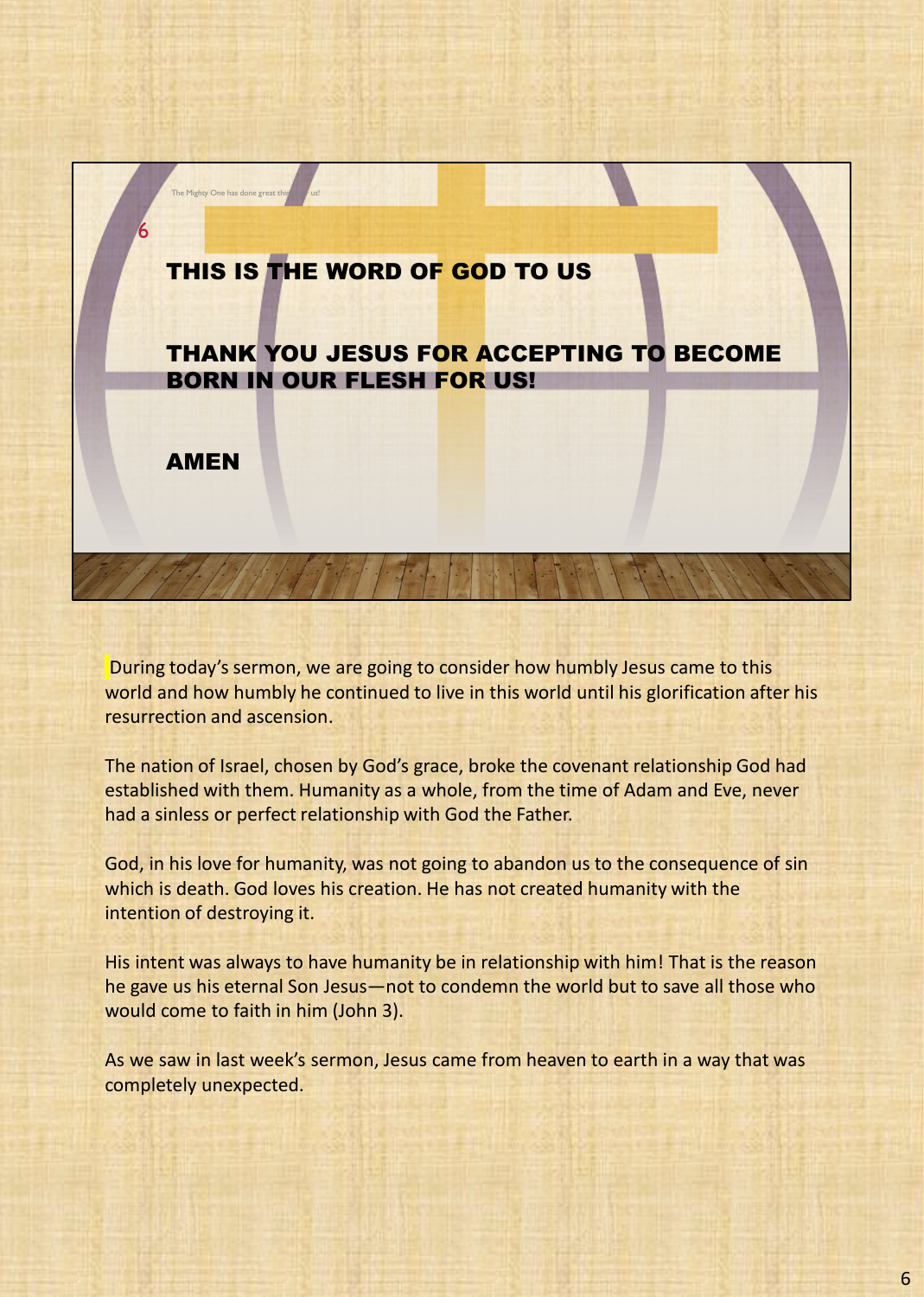From his eternal glory he had from eternity in his relationship with God the Father and the Holy Spirit, he made himself nothing, as we read in Philippians 2:6-8.

From a human point of view, Jesus came to the earth as the lowest of the low.

In his wisdom, God chose an unwed mother to bear our Saviour.

That is why Mary the following: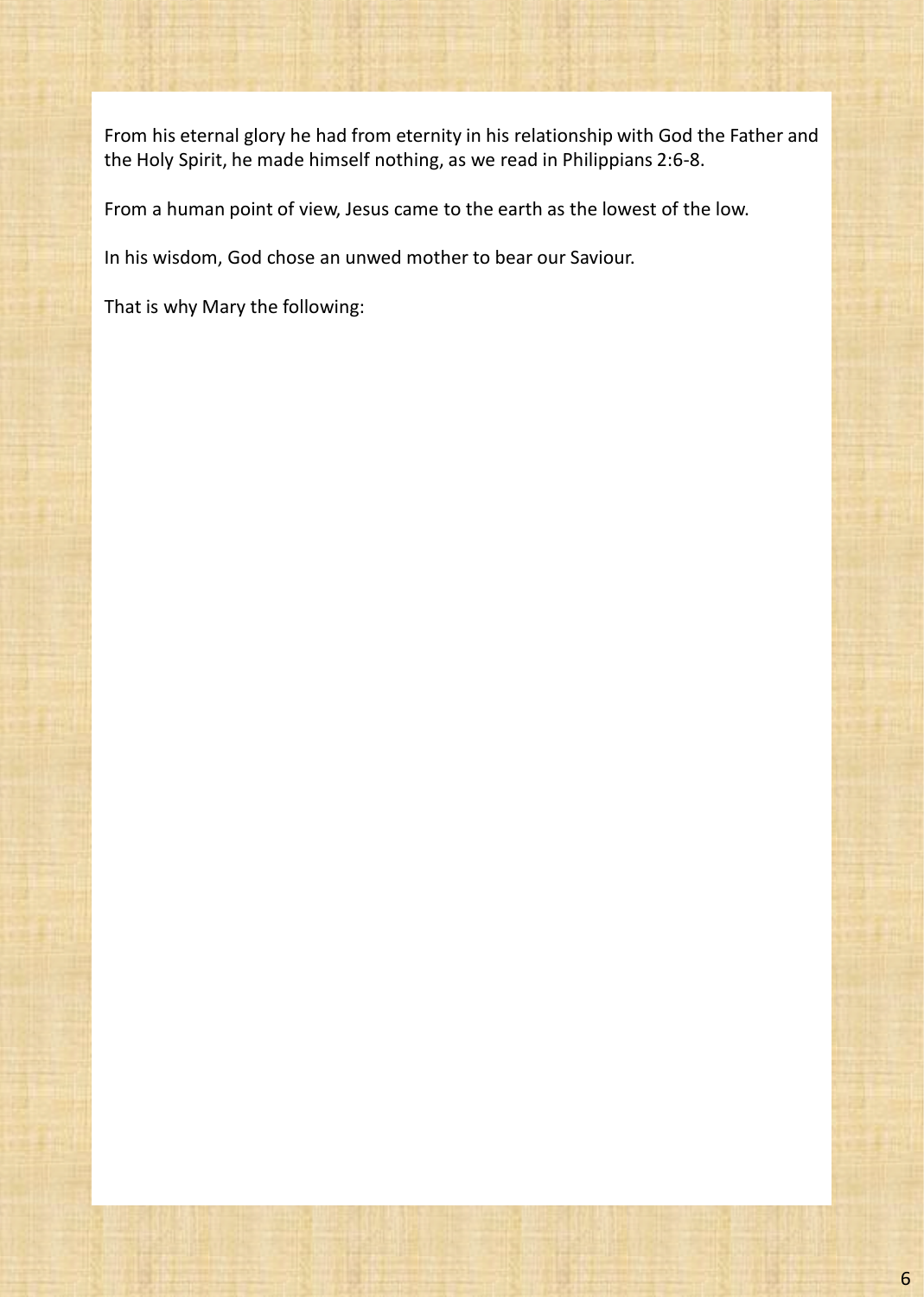

Mary knew very well that she was chosen because of God's grace. God looked upon her humble estate of Mary and he chose her to come to earth in humility. Jesus' whole life was one of humility.

He came to the earth as the light of the world yet no one recognized whom he wants.

The following is how Karl Barth and his Church Dogmatics volume IV.2 page 167 describes Jesus coming and his life among us while on the earth.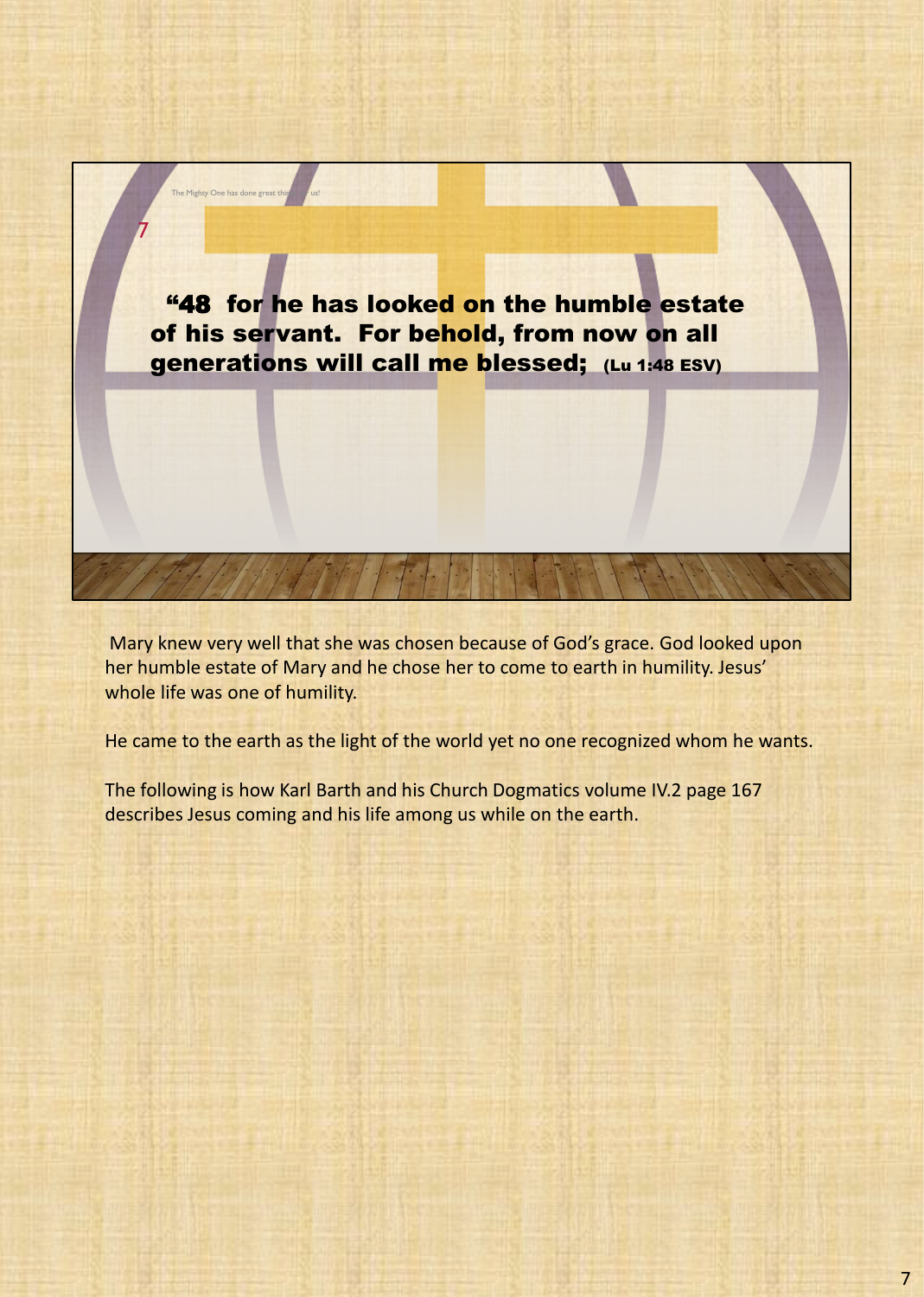## KARL BARTH - CHURCH DOGMATICS VOLUME IV.2 PAGE 167

Swiss Theologian Born in Basil, Switzerland. (1886-1968)

8



The Mighty One has done great thin

"The Royal man shares as such the strange destiny which falls on God in his people—and the world to be the One who is ignored and forgotten and despised and discounted by men.

https://www.patheos.com/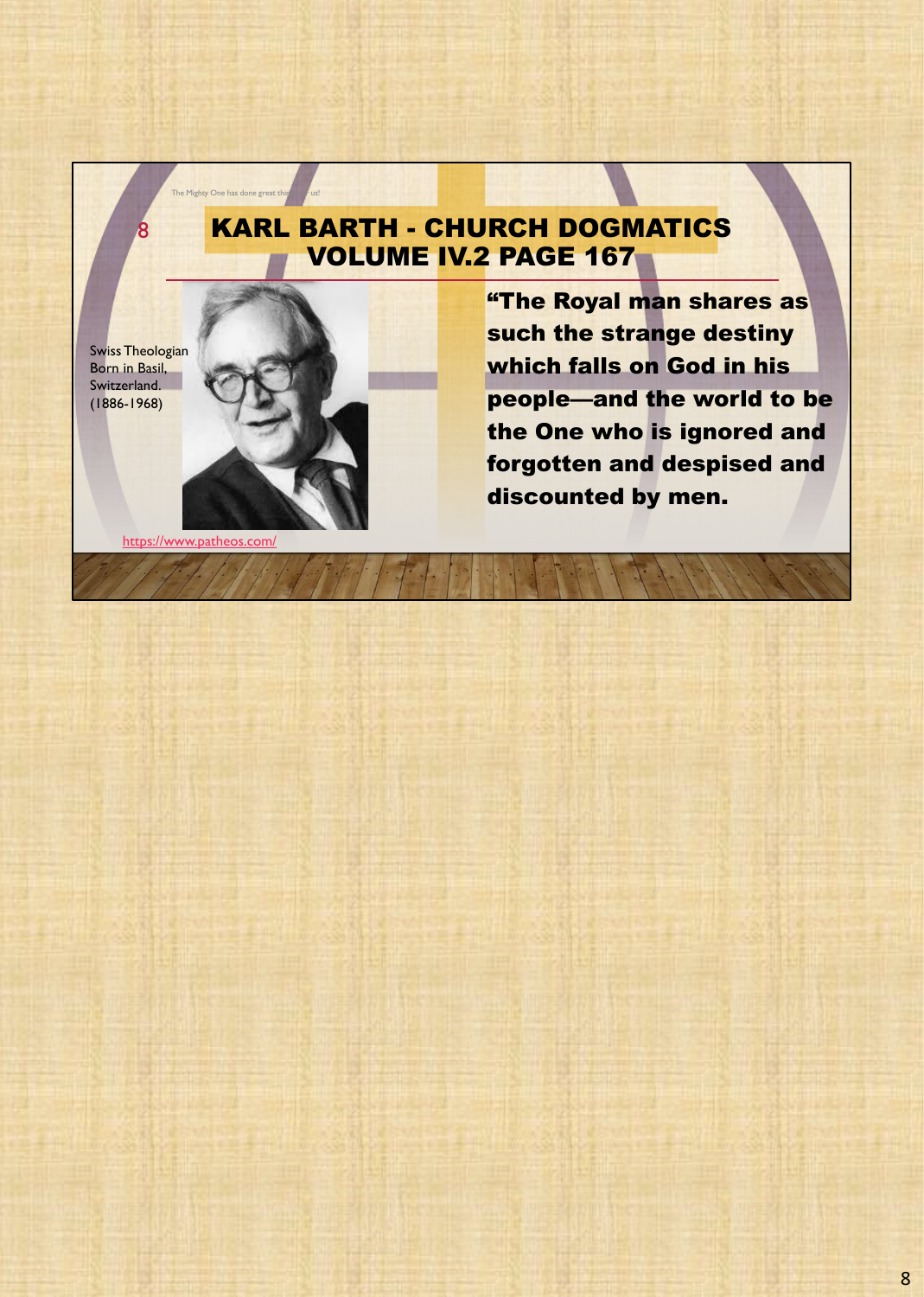Among other men this One who is truly exalted is not as such a great man. He has nothing of what the world counts as recognition and authority and honour and success.

The Mighty One has done great

9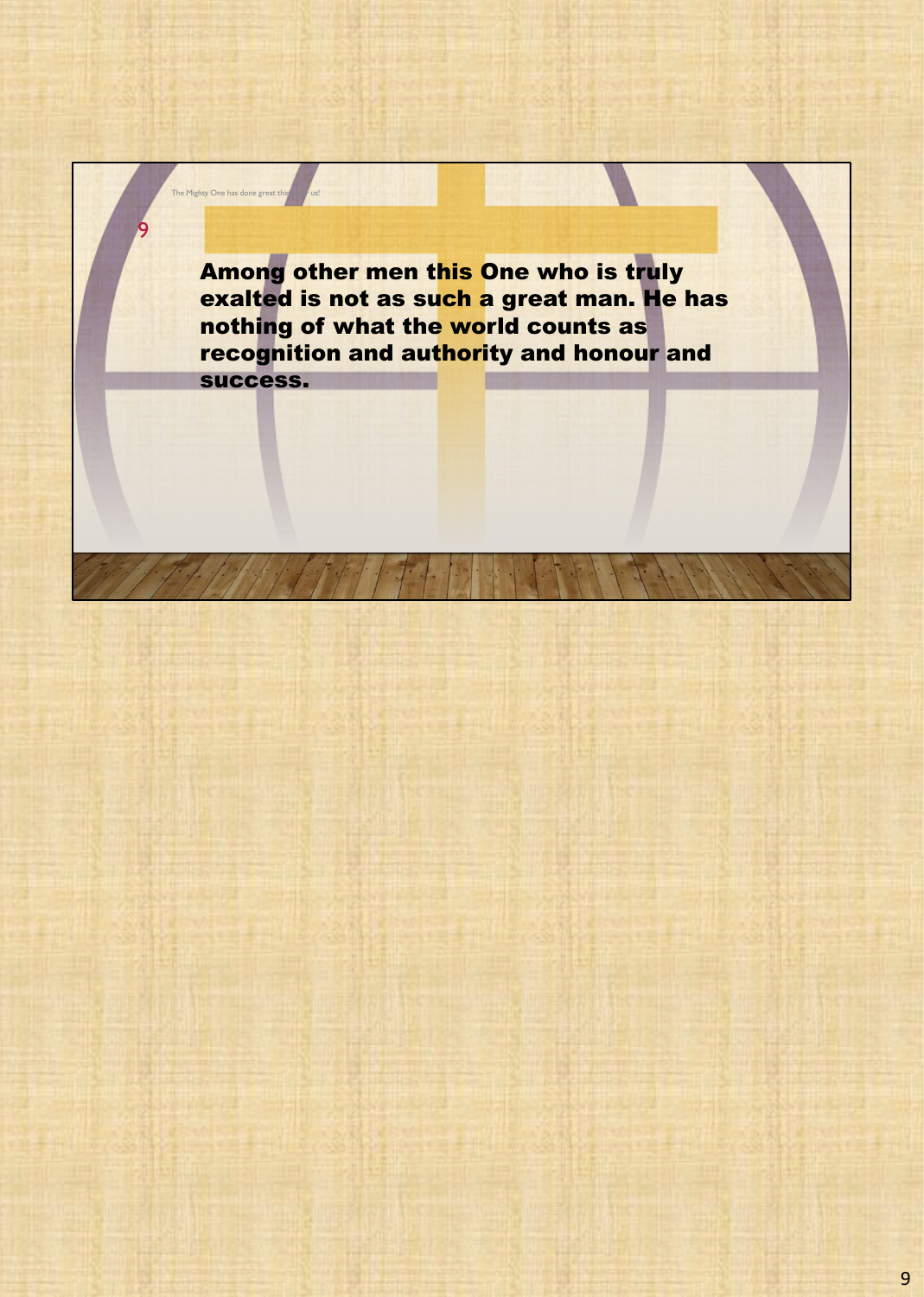His place is not one of the recognized peaks on the sunnier side of human life. His kingdom has neither the pomp nor the power, the extent nor the continuance of even the smallest of the human kingdoms which all the same it overshadows and questions. His power is present to men in the form of weakness, his glory in that of lowliness, his victory in that of defeat.

The Mighty One has done great thing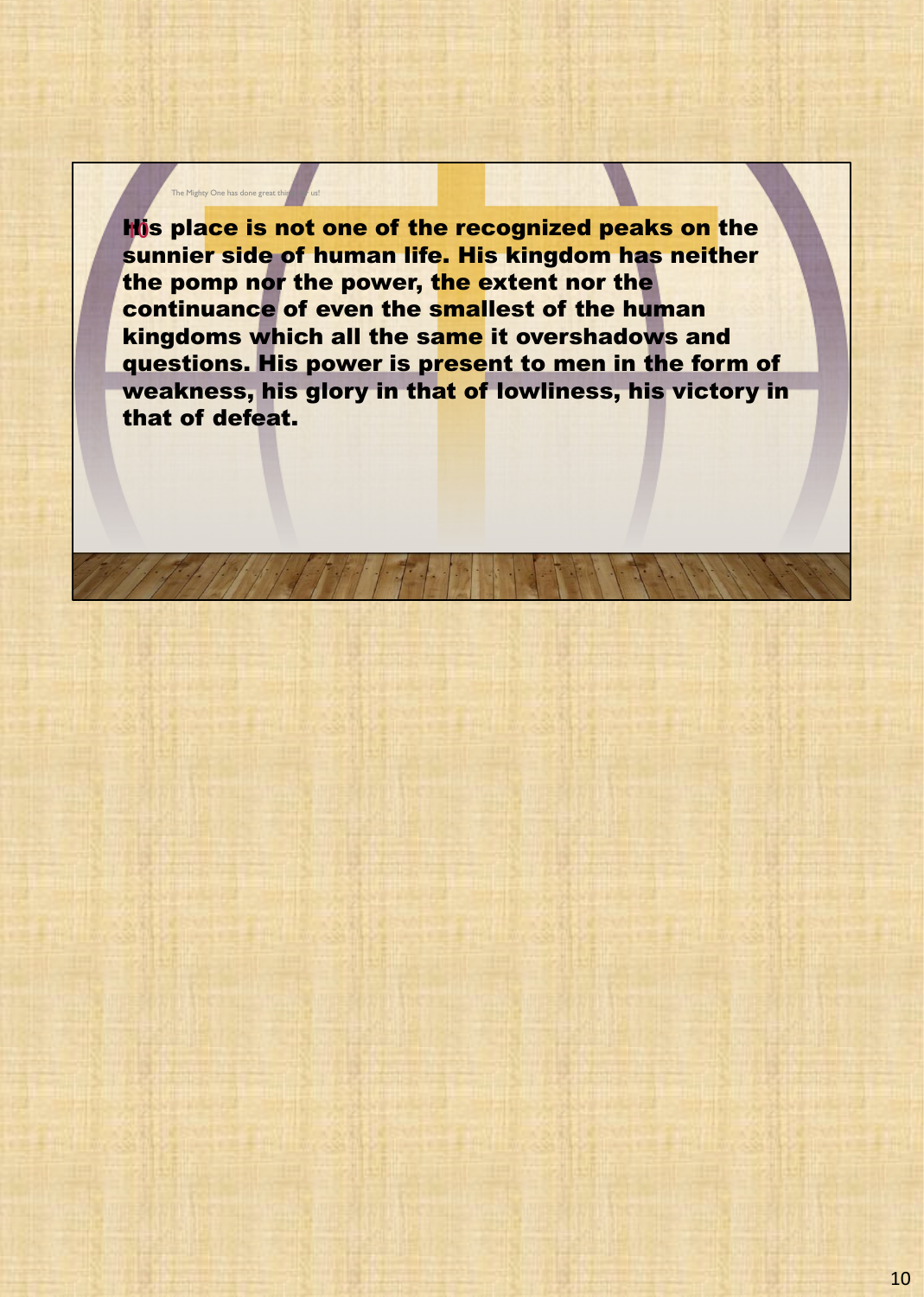The final concealment is that of his suffering and death as a condemned criminal. He who alone is rich is present as the poorest of the poor. As the exalted Son of man he did not deny the humiliation of the Son of God, but faithfully represented and reflected it even in the minutest details."

The Mighty One has done great th

11

What we have just read from Karl Barth about Jesus is true and it captures the humble life of Jesus on earth. I believe this is why even today the world does not recognize Jesus. He came to the earth in such a humble and unattractive state.

The devil has hidden from the eyes of the world the unforeseen and unanticipated life of Jesus to rescue humanity from eternal death.

Believing in Jesus is by faith. Just as the Jews and the Romans representing the Gentiles did not recognize Jesus the world in general still does not recognize who Jesus is.

Presently, with our physical eyes, we see kingdoms. We see the kingdoms of this world whether they be in North America, Africa or Asia.

Before his death, Jesus told Pilate that his kingdom was not of this world (John 18:36). The kingdom of God continues to be considered as unimportant because it is a hidden from human eyes.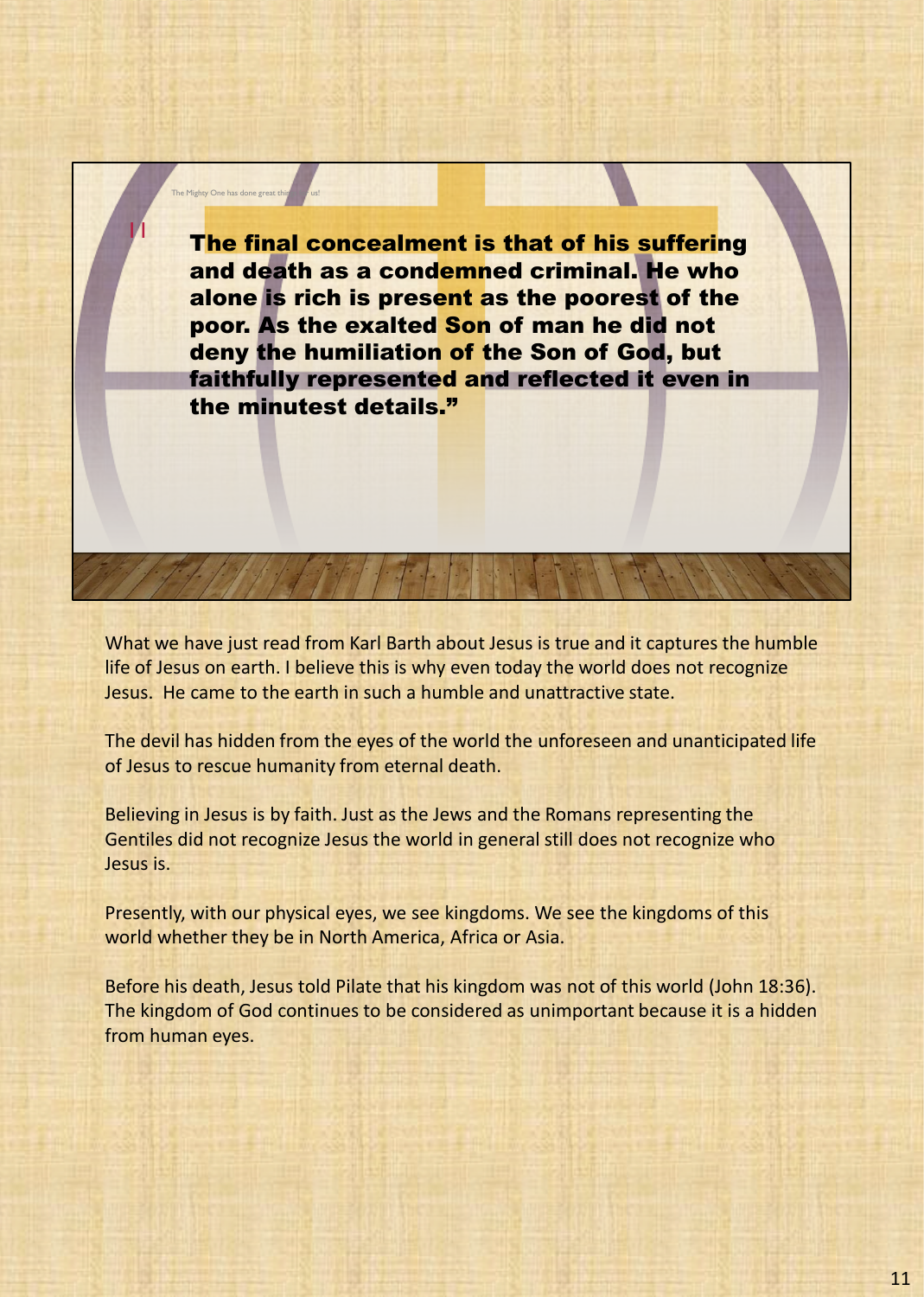

The kingdom of God is still not visible like the kingdoms of this world. Jesus compared the kingdom of God to leaven hidden in three measures of meal (Matthew 13:33). We do not see leaven in the bread. However, we see its effect. It is not visible to the naked eye like other kingdoms.

We cannot see Jesus the King of Kings and Lord of Lords with our naked eye. We always have access to him, but it is through faith and prayer.

.

There are no elections by the masses as practiced by the kingdom of this world. There is no visible physical organization like the kingdoms of this world.

So it was when Jesus walked on the earth. He was most invisible but the few.

He was worshipped by the Gentile kings as a king when he was just a baby or toddler. His family was not of royalty.

Later in life, he was not known even by his half-brother (James and Joseph and Simon and Judas Matt 13.55)) and half-sisters that he was born to be the Saviour of the world. They did not know he was God in the flesh.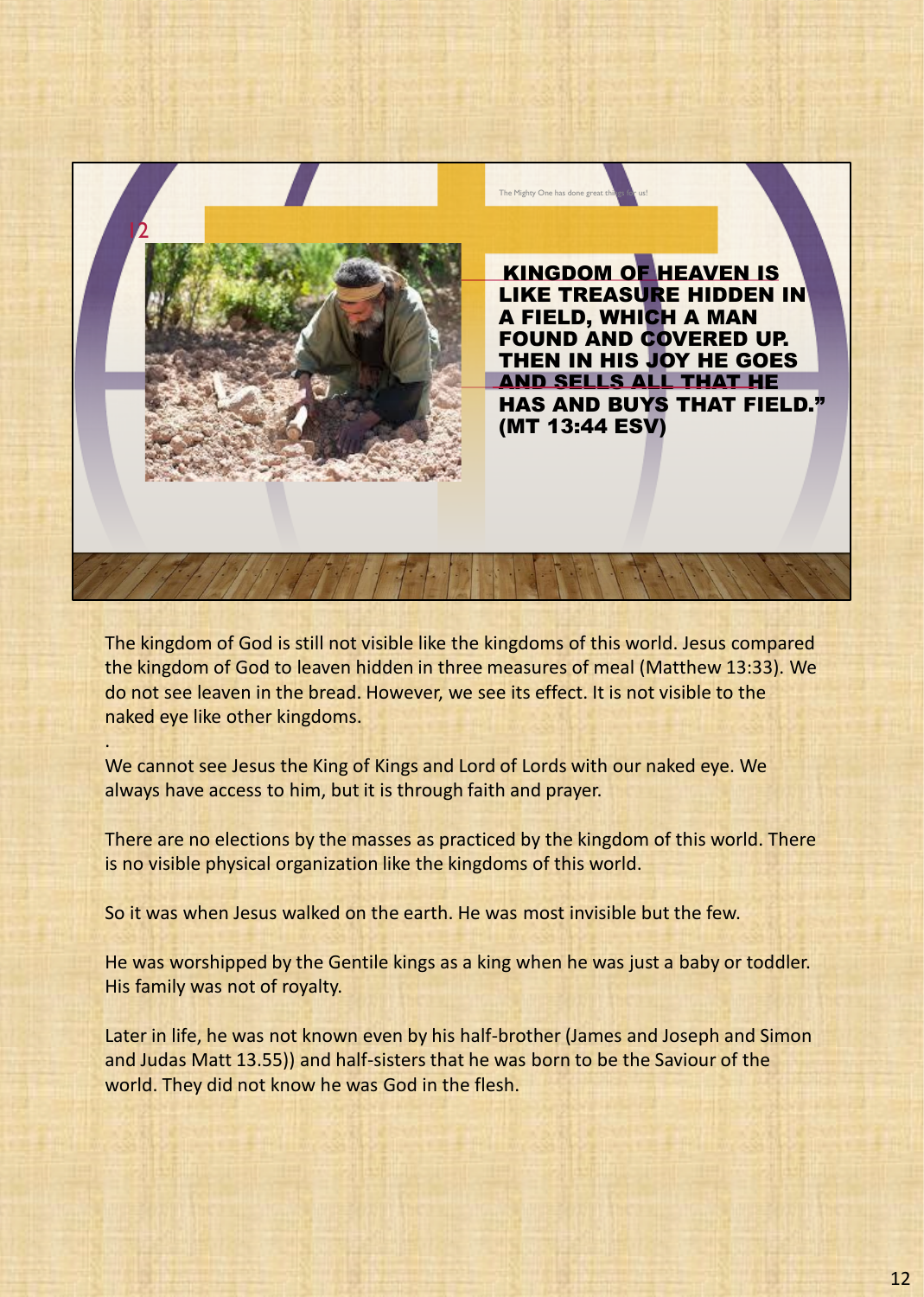For most of his life, he lived perfectly as the son of a carpenter obedient to his heavenly Father and also perfectly honouring his physical stepfather, Joseph and biological mother, Mary.

While on earth, it was not believed that he was the elect of God representing all of humanity. There is much evidence of this continued low estate in Scripture.

When he began his ministry, he did not even have a place to lay his head.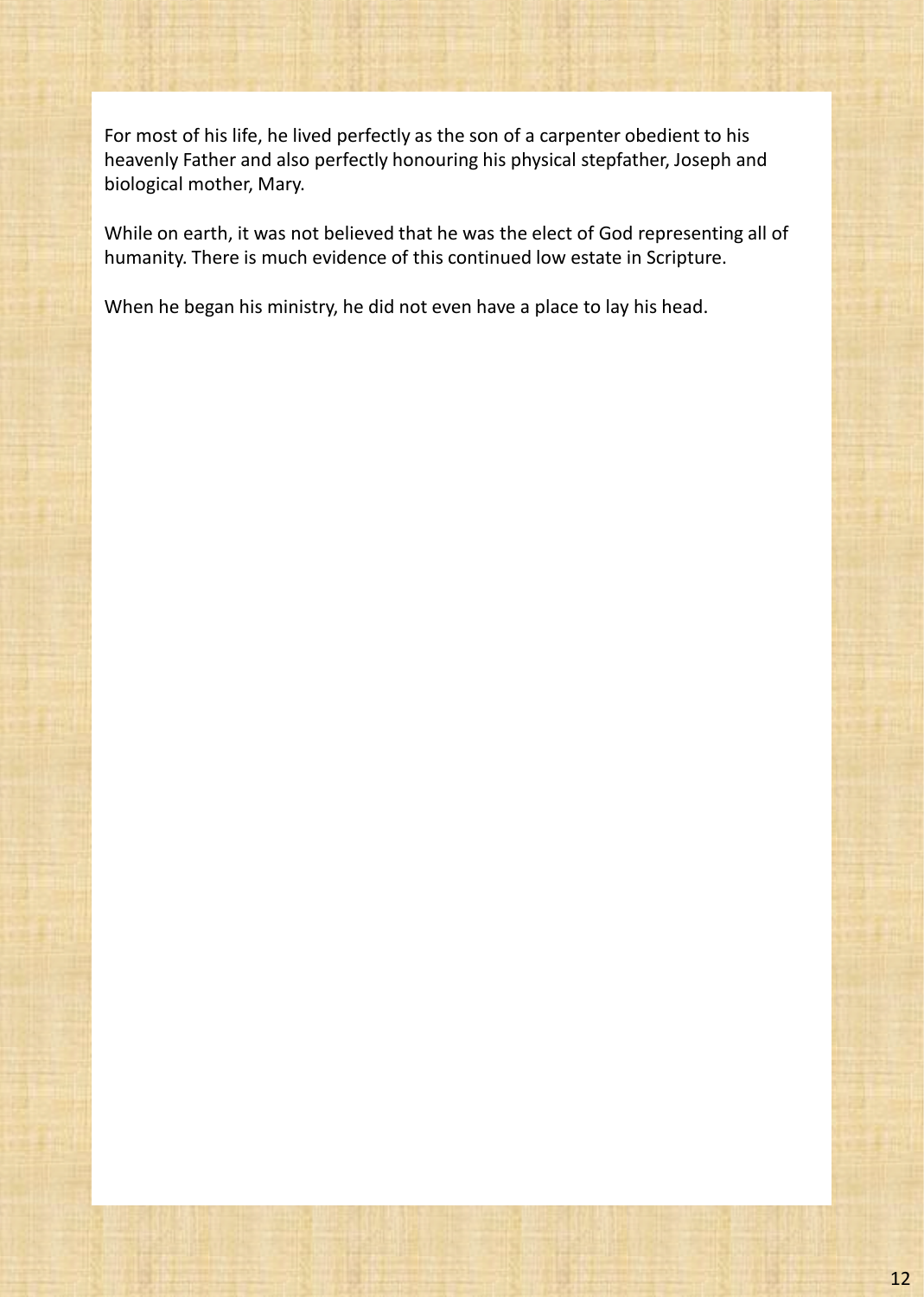"And Jesus said to him, "Foxes have holes, and birds of the air have nests, but the Son of Man has nowhere to lay his head."" (Mt 8:20 ESV)

The Mighty One has done great things for us!

13



(From: Godquestions.org)

He was not well respected at all by those close to him. **"And Jesus said to them, 'A prophet is not without honour, except in his hometown and among his relatives and in his own household.' (Mr 6:4 ESV)**

The prophet Isaiah tells us that even physically, he did not attract particular attention. The prophet Isaiah described Jesus well in his prophecy found in chapter 53.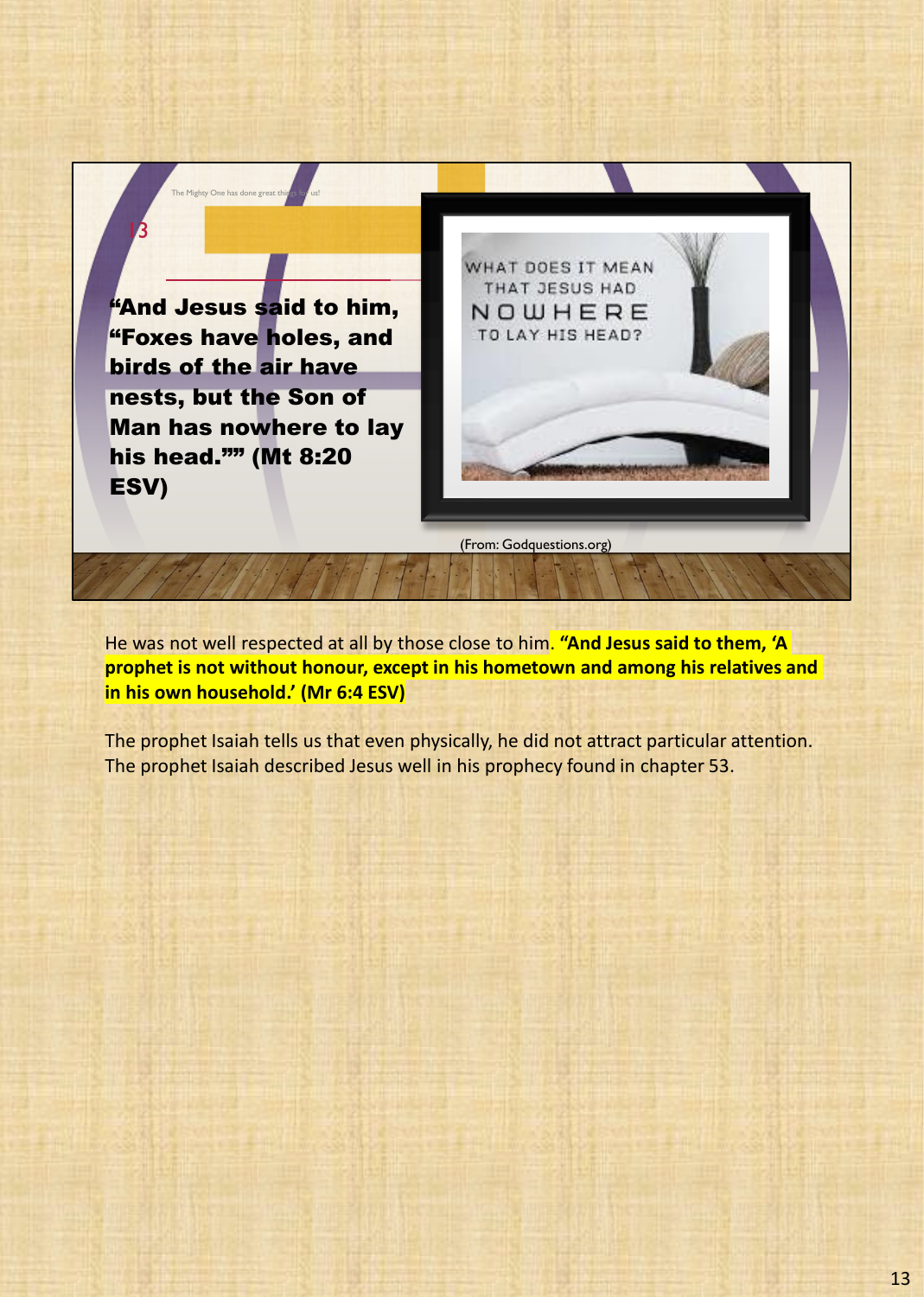

This describes Jesus very well, doesn't it? He had no stately form or majesty. His appearance was not particularly attractive. He would not have made the front page of some magazine because of his looks.

His birth as the Son of God was similar to his entire life on earth. It was held of no account.

Members of his own family thought that he was out of his mind, beside himself (Mark 13:21).

He was even accused of being in cahoots with Satan. **("And the scribes who came down from Jerusalem were saying, 'He is possessed by Beelzebul,' and 'by the prince of demons he casts out the demons'. (Mr 3:22 ESV).**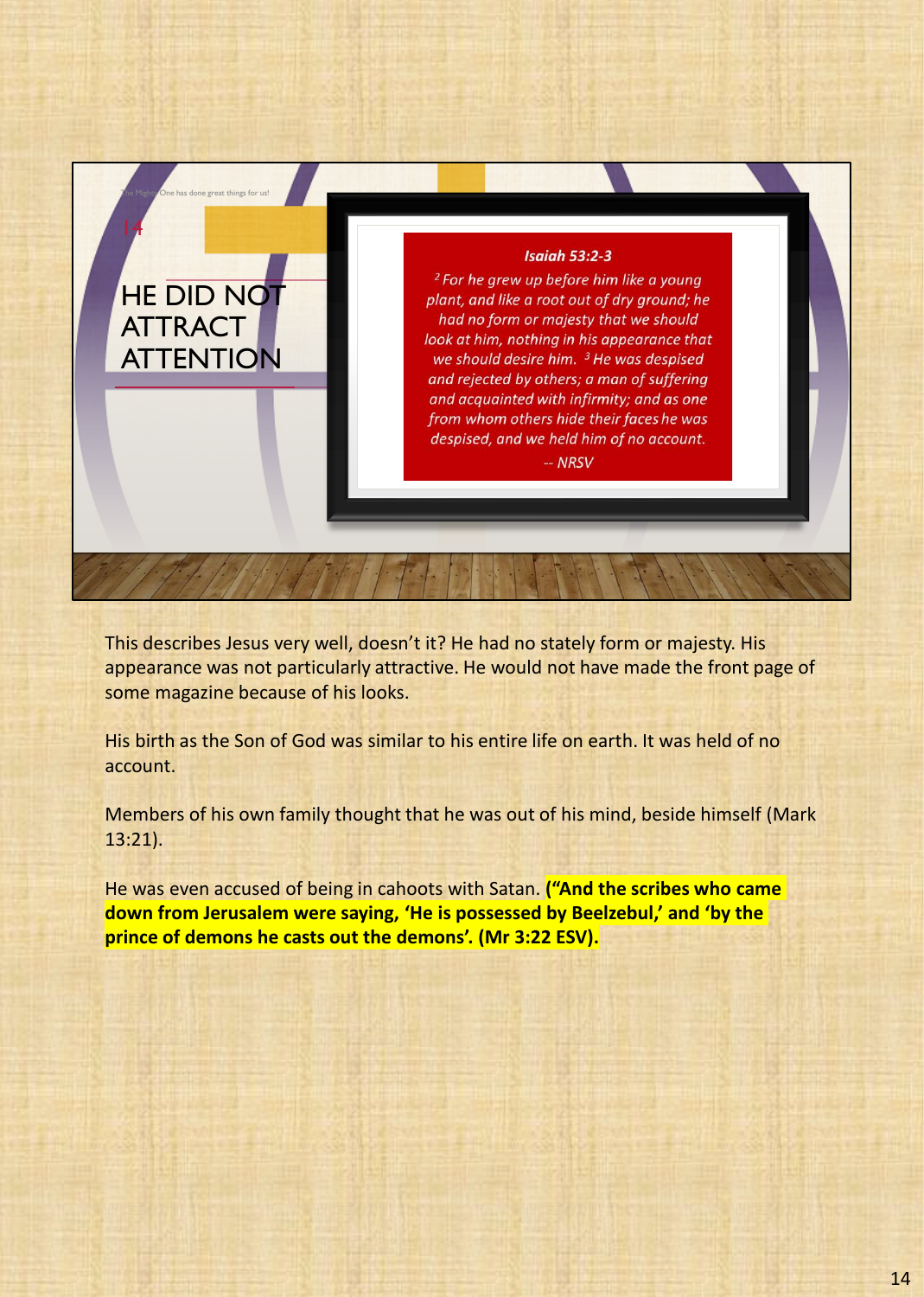

As we look at all these Scriptures, it is evident that Jesus came in shame. He was accused of all sorts of things. When he was condemned and judged by human standards. People accused him of being a blasphemer because he called God the Father his Father. He basically said that he was God.

He was betrayed. His disciples with whom he had lived and trained for 3 1/2 years deserted him when he faced the greatest trial of his life.

On the cross, others mocked him and taunted him.

They twisted God's word to condemn Him.

On the cross, carrying the weight of sin, he felt the total separation from God as a man when he cried, "My God, my God why have you forsaken me?"

You might ask, "what does have to do with us?"

Let us now go back to Mary and think of her life experience. She felt blessed by God. She realized that from generations to come that people would see Mary and count her as blessed. From the heart, she said, **"For the Mighty One has done great things**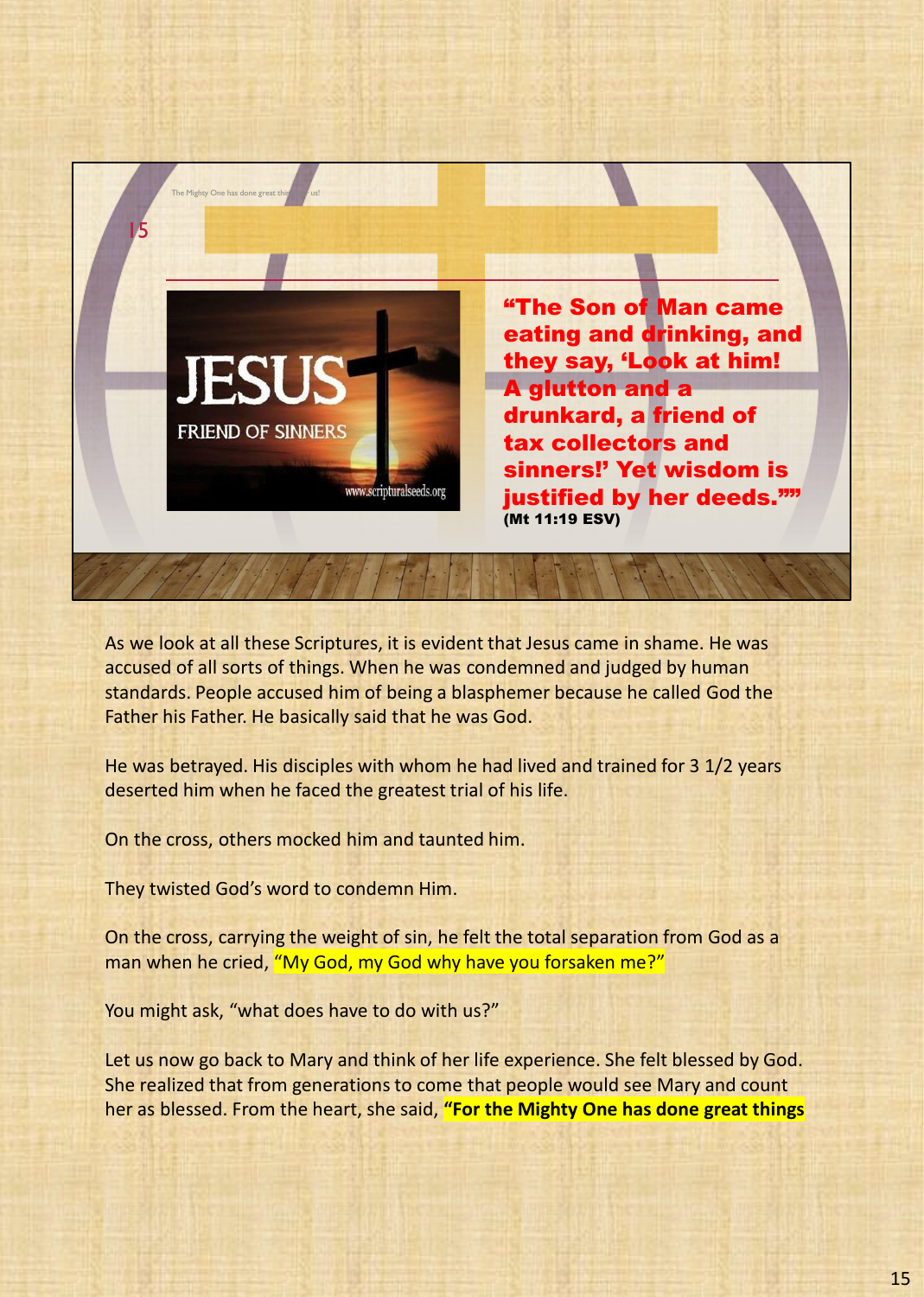## **for me and holy is his name."**

Mary lived her life in an ordinary way. She was the wife of Joseph. Including Jesus, God incarnate, she raised at least six other children, four boys and at least two sisters.

She suffered greatly because of her perfect son. "**34 And Simeon blessed them and said to Mary his mother, 'Behold, this child is appointed for the fall and rising of many in Israel, and for a sign that is opposed 35 (and a sword will pierce through your own soul also), so that thoughts from many hearts may be revealed.' (Lu 2:34- 35 ESV)**

Like all the other mothers, she had to cook meals, wash clothing and loved her husband Joseph and her family. She kept hidden in her heart that Jesus was very special.

As disciples of Jesus, our life is also hidden in Christ. Our life is Christ which the Bible tells us is mystery. **"26 the mystery hidden for ages and generations but now revealed to his saints. 27 To them God chose to make known how great among the Gentiles are the riches of the glory of this mystery, which is Christ in you, the hope of glory." (Col 1:26-27 ESV)**

When we look at the world, just like Mary, Christians live ordinary lives. They are a source of many blessings to the poor, the sick and the destitute, as we see by the various organizations whose root is belief in Christ. Christians live ordinary lives either as single people, married, having children and all that entails, going to work each day.

However, society does not recognize us as adopted children of God. In many places the followers of Christ are actively persecuted. In other societies like ours, Christians experience some rejection. People, even those close to us, are not sure what to make of us as we follow Christ being united to him.

In centuries past and even now, the disciples of Jesus are being killed because of their faith. Some cannot get work. Some face strife in their family.

Choosing to follow Jesus brings conflict with the people we are the closest to. People in our own families can become our enemies, as we read in Matthew 11:36.

Because of our biblical beliefs, the church as a whole is ridiculed for following Jesus and his teachings to live as children of God because we do not hold the same values as a society around us.

Yet like Mary, even if she was unknown as the bearer of the Saviour of the world, we can rejoice. We generally unknown. **"26 For consider your calling, brothers: not many of you were wise according to worldly standards, not many were powerful,**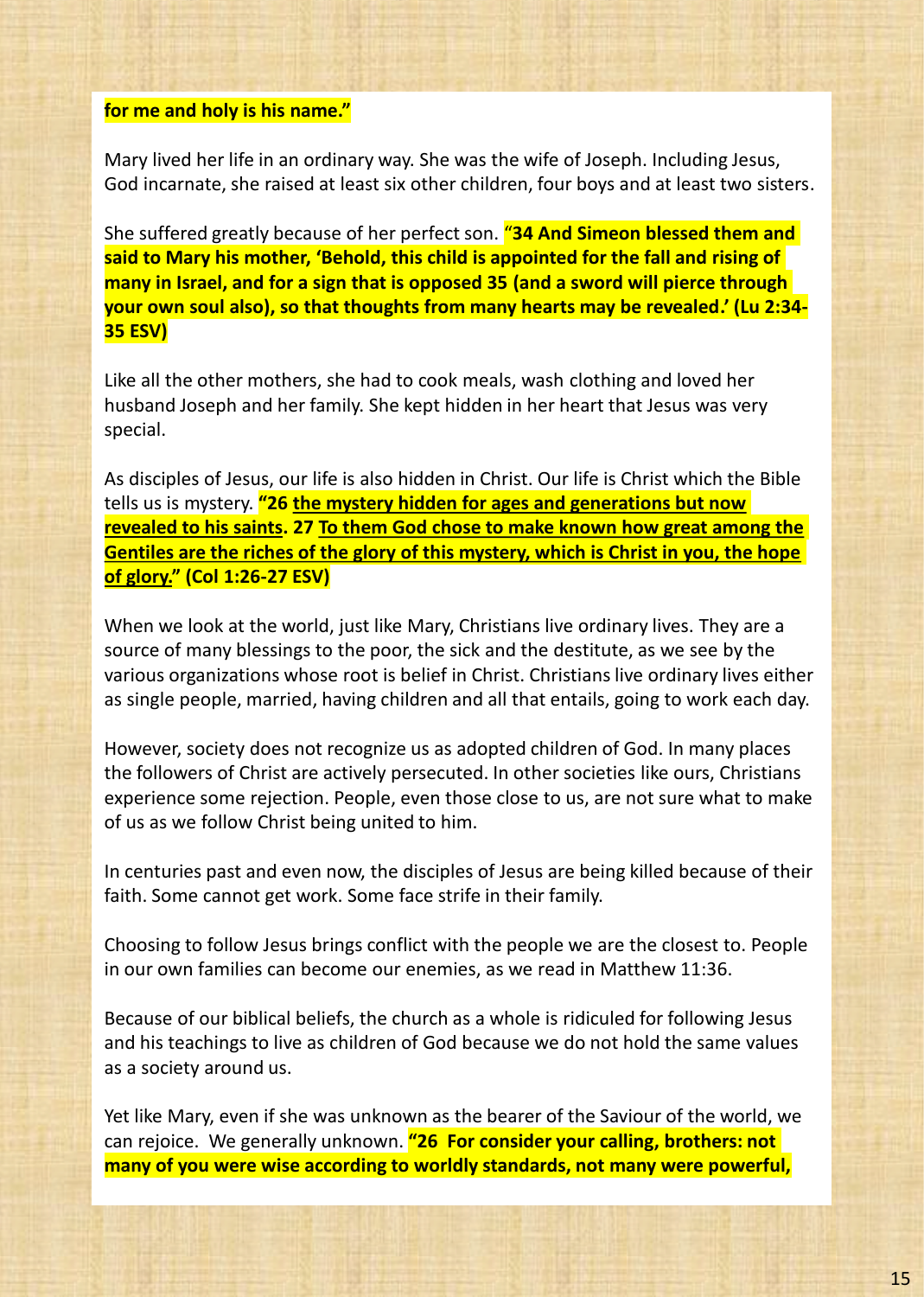**not many were of noble birth. 27 But God chose what is foolish in the world to shame the wise; God chose what is weak in the world to shame the strong; 28 God chose what is low and despised in the world, even things that are not, to bring to nothing things that are, 29 so that no human being might boast in the presence of God. 30 He is the source of your life in Christ Jesus, whom God made our wisdom and our righteousness and sanctification and redemption." (1Co 1:26-30 ESV)**

Like Mary, we are privileged!

We know with assurance who the pearl of great price is.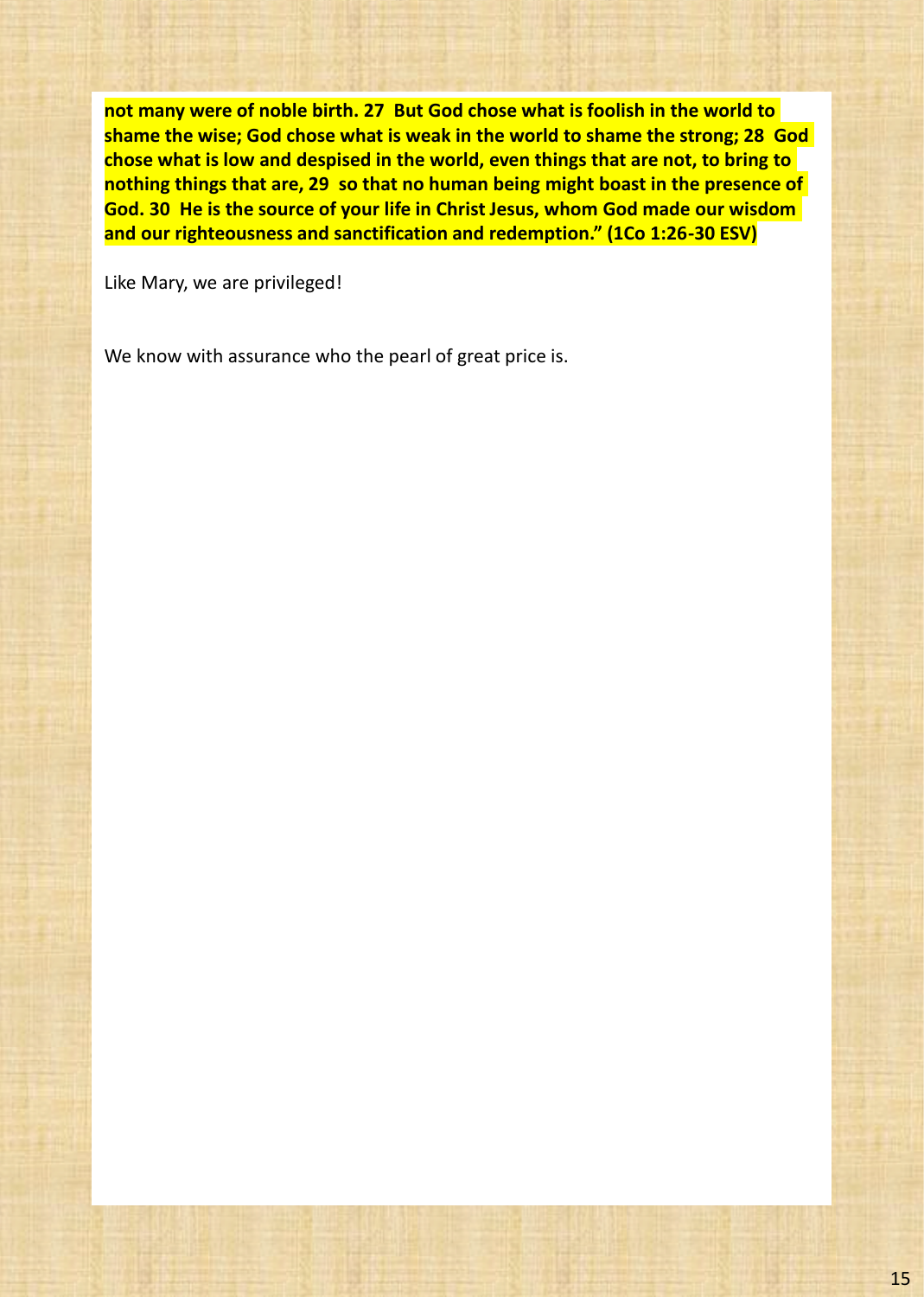

This pearl of great price we know is Jesus. There is nothing in this world who and that is more valuable than he is. He is to be first in our lives when he reveals himself to be who he is.

Our responsibility as his disciples is to point people to Jesus, to this pearl of great price and then teaching them everything that Jesus is teaching us. We are to pass it on to others who come to believe in Jesus. (**Teaching them to observe all that I have commanded you. And behold, I am with you always, to the end of the age." Matt 28:19).**

Although we do not physically carry the Son of Man like Mary did, he lives in us. We can rejoice and say with her. (next slide)